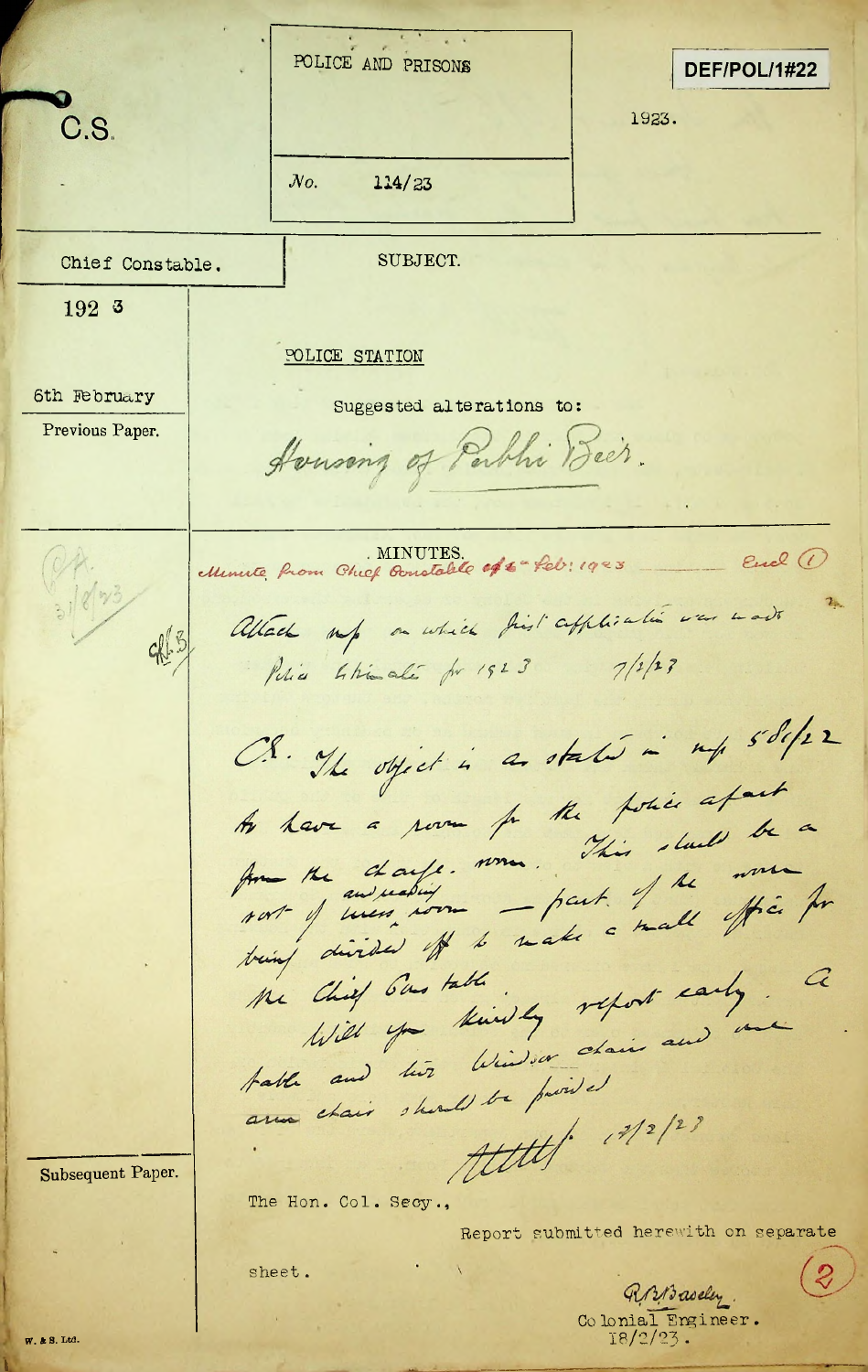the transver - CIL

Have yn any tjecher de the

TUM 21/2/23

X

Hon. Col: Sec:

May I enquire lor what length, oi' time is it proposed to place the Bier in the Customs Waiting Room at the Public Jetty, the Sunderance Landing Place (S.10 of Ordinance No.6 of  $190\frac{1}{2}$ . If I mistake not, the Legislative Council Customs Waiting Room was urgently required to accomodate Passengers arriving in the Colony or departing therefrom, and it was ior this purpose that the money was voted and the buiIding erected<sup>e</sup> Owing to the exceptional line weather experience during the last lew months, the Customs Uaiting Rooms have not been in such demand as on ordinary occasions and I hardly think the Customs Waiting Rooms a suitable place ior the storage for any length of time of the public bier. I may add here that the Colonial Engineer has been to see me with a view to obtaining the use <sup>01</sup>' the Customs material expected to arrive in connection with the Housing Scheme, and I have offered no objection to such an arrangement and I have already given instructions for the keys to be handed over to the Colonial Engineer. Possibly the Colonial Engineer may,alter further consideration of this matter, may be able to discover some more suitable place connected with his own department,where the bier can be stored than the Customs Waiting Room. I am inclined to think that possible the public may have some objection to such an arrangement, please. were inlormed in a message lrom Governor Allardyce that a Warehouse (East End) for the storing of certain Government

Hourper

Colonial Treasurer. 22nd February 1923.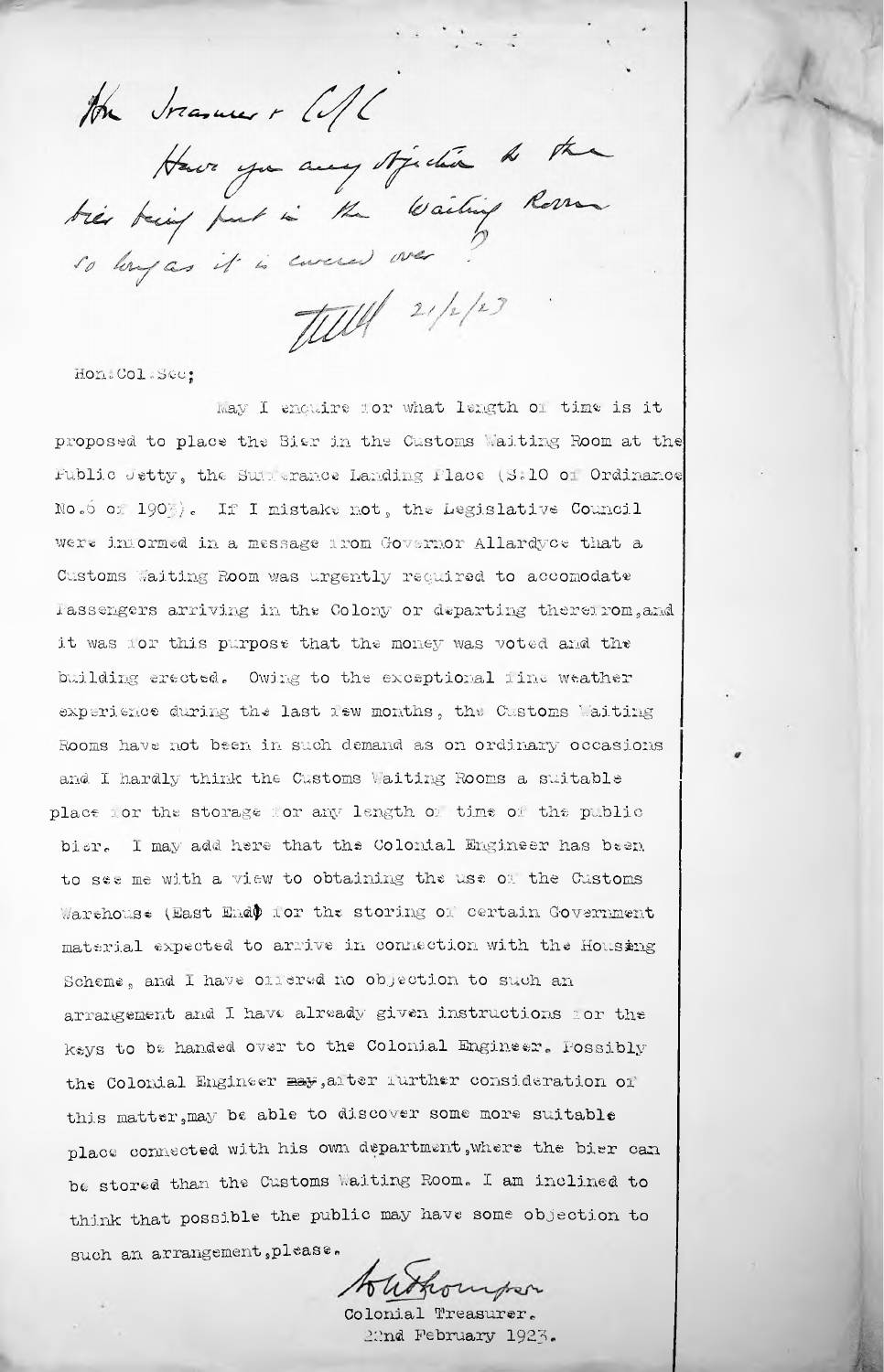C.S.O. No.  $14/23$ 

Inside Minute Paper.

Sheet No.  $\mathbb{Z}_{r}$ CE do it not paraithe to find Novemen for the bis is the morth east portion of the litre Habia!

 $Hull^{u/r}$ 

The Hon. Col. Secy., I fear it is not possible to find room for the bier and also provide an office and mess-room in the present east section of Police Station.

2. I would suggest that a lean-to to be built on the site of the porch to the north of the east room: the estimated cost being about £20.

RABaseley.

Colonial Engineer.  $9/3/23$ .

Y.S.<br>Jabrielles 2. Will G.E. be placed to approve of the work of waking an effice for the Chief Constable and a reading une for the Police at the Station titel w/s/2 " Hes.

office + reading nom for This affermed. 2 he die is no property g bar cared is With concurrence of Superintendence of Bir Brigan.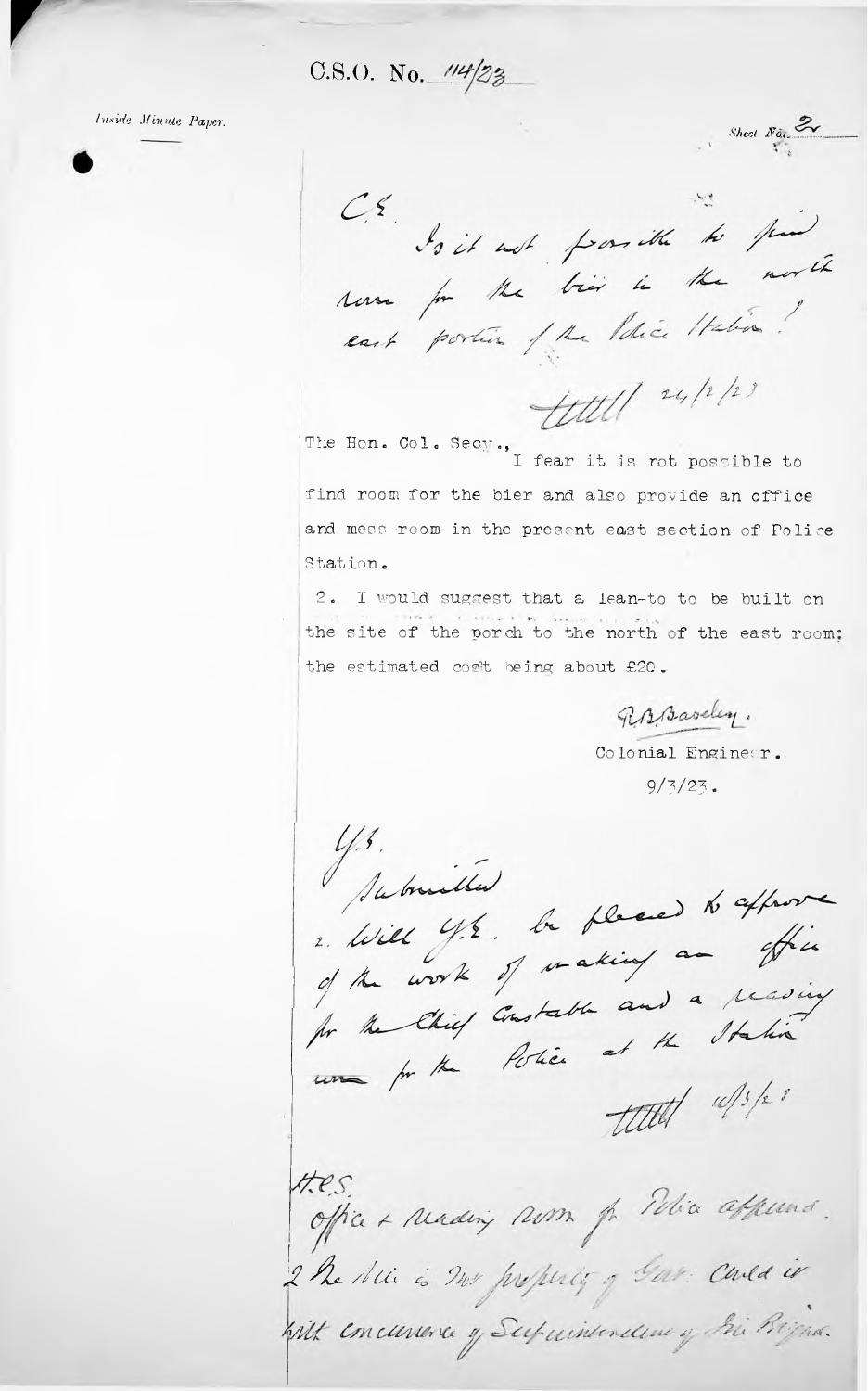to keeps in Fire Sorpri Ahea: if not the lian-to suggested by al. Suprices Car 4 construction . R. Cometary Tuester han no funes to Effend on the wild. 12 march 423.

OS. Av judance and chin fleau<br>Hettel 12/5/23

The Hon. Col. Secy.,

Noted.

Before taking further action I should be glad  $\sim$ . to know if the Superintendent of the Fire Brigade agrees to the bier being kept in the Fire Engine Shed.

 $W$ Moye /or

Colonial Engineer.

 $I^{7/7/23}$ .

the Mapli Bigads

tettet 14/3/23

The Hon. Col. Secretary. Submitted.

> The question of the housing of the Bien has been referred to the assistant Superint End Entand The Hon. Severary of the S.V. F. B. and<br>there would applow to be no objection to<br>the Bie being honord in the Sire Engines  $Shed:$

Colin Edvedly.<br>Starbournance te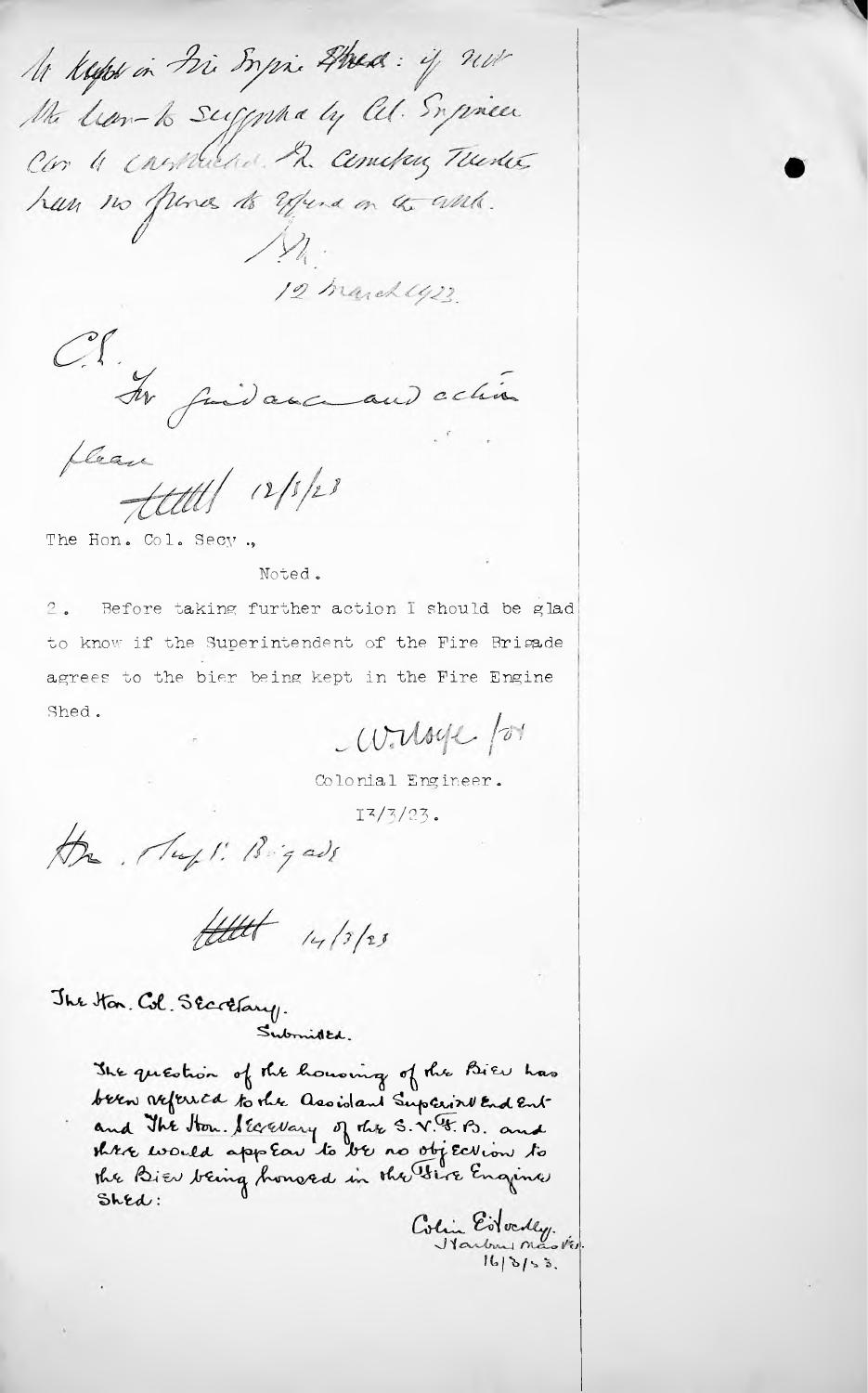C.S.O. No.  $114/23$ 

*Inside Minute Paper.*

*Sheet No.*  $\frac{3}{2}$ 

OS Creatingly  $t$ tett $t$  19/2/23

The Hon. Col. Secy.,

Noted.

Owing to the Boy Scouts' Room being required for the Defence Force during the alterations to Club Rooms the work on the Boy Scouts' Room cannot **<sup>9</sup>** for the time being, be undertaken. **2 \***

3« be put in hand at an early date. It is hoped that work on the Police Station can

4 <sup>I</sup> shall be glad to know if the expenditure is to be made under XVII. 2, Repairs of Buildings, or if a S.W. under P.W.E. is to be prepared.

RaBaseley. Colonial Engineer *\**

 $21/3/23$ .

 $C\bigg\{$ Miel par flean fin<sup>ski</sup> tri refection

The Hon. Col. Se<mark>cy.</mark>,

Detailed estimate as follows:

d  $\circ$  $\circ$  $\overline{c}$ 6 9 6

> 2  $\circ$  $\circ$

Material •

|                        | £.<br>$\mathbf{s}$ .   |
|------------------------|------------------------|
| Two stoves             | $\circ$ 0 $\circ$<br>Ω |
| 600 bricks for chimney | $0$ .<br>0<br>I5.      |
| Cement and sand        | 7.I2. 0                |
| Partition etc.         | 15. 12. 6              |
| Door                   | I.I4. 9                |
| Dresser & Cupboards    | 6<br>4.I2.             |
| Lockers & shelf        | 6.<br>$\circ$<br>3.    |
| Two tables             | 9<br>ΙO                |
| Drop leaf table        | 2<br>I3                |
| Wallpaper & Scrim      | C<br>IO.<br>5.         |
| Paint                  | C                      |
|                        |                        |
|                        |                        |

Carried Over  $65.10.9$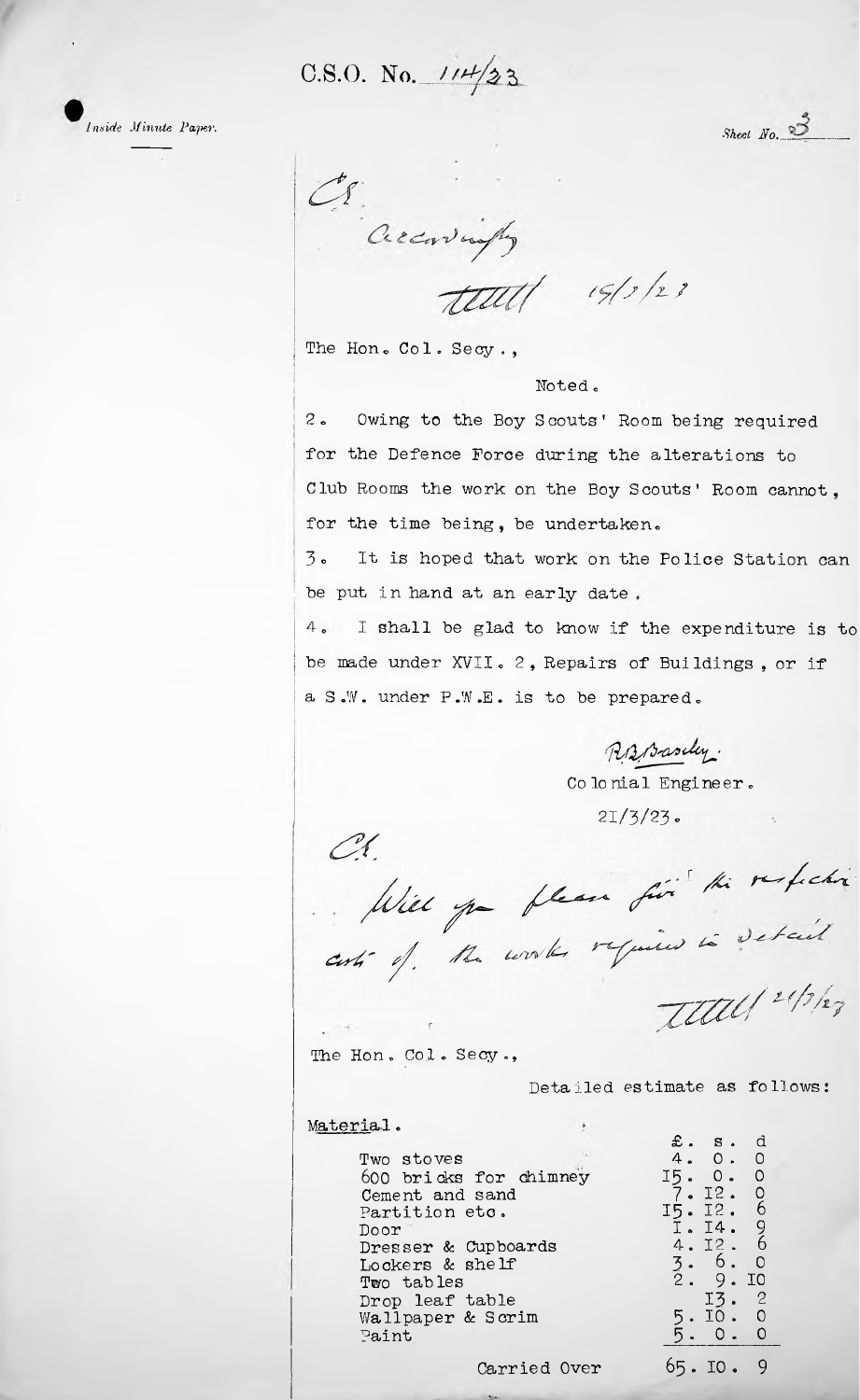£.  $s.d$  $653.$ 10.9<br>10.0<br>5.0<br>5.1 Carried Forward Lamps. Linoleum One Sea Washstand 4. 4 windsor chairs  $\mathsf O$  $\circ$  $\frac{17}{5}$ . One easy chair  $7.$  $\circ$ Sundries; lead, locks etc. 9. 9 IOI. IO. O  $Laborur \ldots \ldots \ldots \ldots$  $\ldots \ldots \ldots \ldots \ldots 28. I0.0$ Total estimated cost £I30. 0.0 RABaseley. Colonial Engineer.  $4/4/23$ . Mr. Medra illes that are S.W. should be prefairs Tell 4/4/23 Reconvergely - we P.W.E  $5/4/53$ The Hon. Col. Treasurer, Passed to you with S.W. please. RABaseley.

Colonial Engineer.

 $9/4/23$ .

No: Col: 1sy Antoniethed with Special Warnt.

for \$ 130. Anthonipes  $4.23.$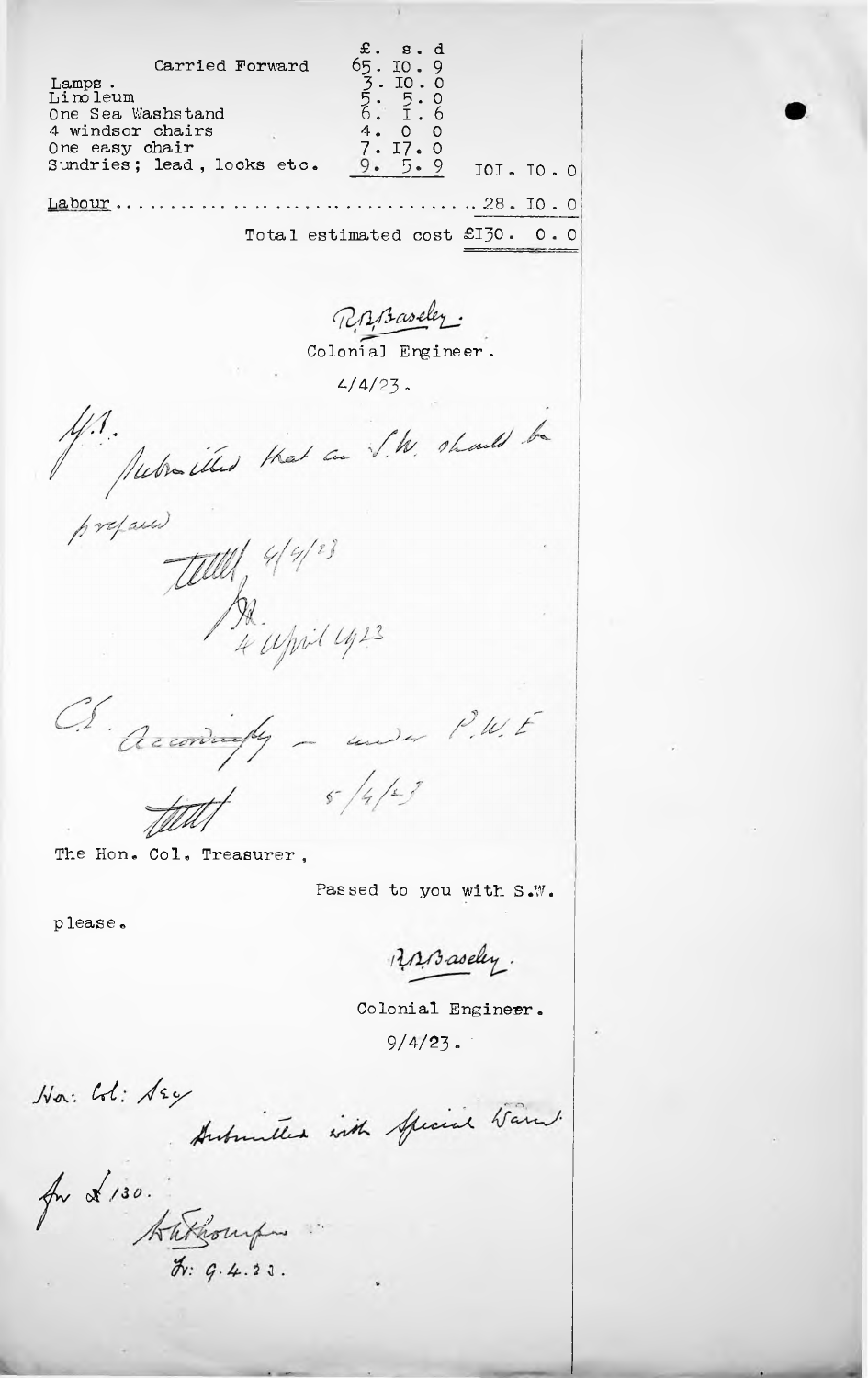C.S.O. No.  $114/33$ 

Inside Minute Paper.

Sheet No. 4 U.S. Submitted MRB o Dijeso<br>gafoul 1922 10 april 413 Han reasonor. Colonial Engineer S For wound action ERRE B bol. Engineer-S. W. no 11 wishdrawn and passed to you accordingly takompo The Hon. bol. secy woted and returned  $11.14.23 - 7$ winoye for led. Engineer  $\frac{1}{2}$  $11/4/73$ aguantity of bricks used in havering scheme. thay the adjustment of expenditure between the two other he enade by the usual adjustment voucher. Calliz Di C/sec  $3/\alpha$ uq 1923 that 31 any 23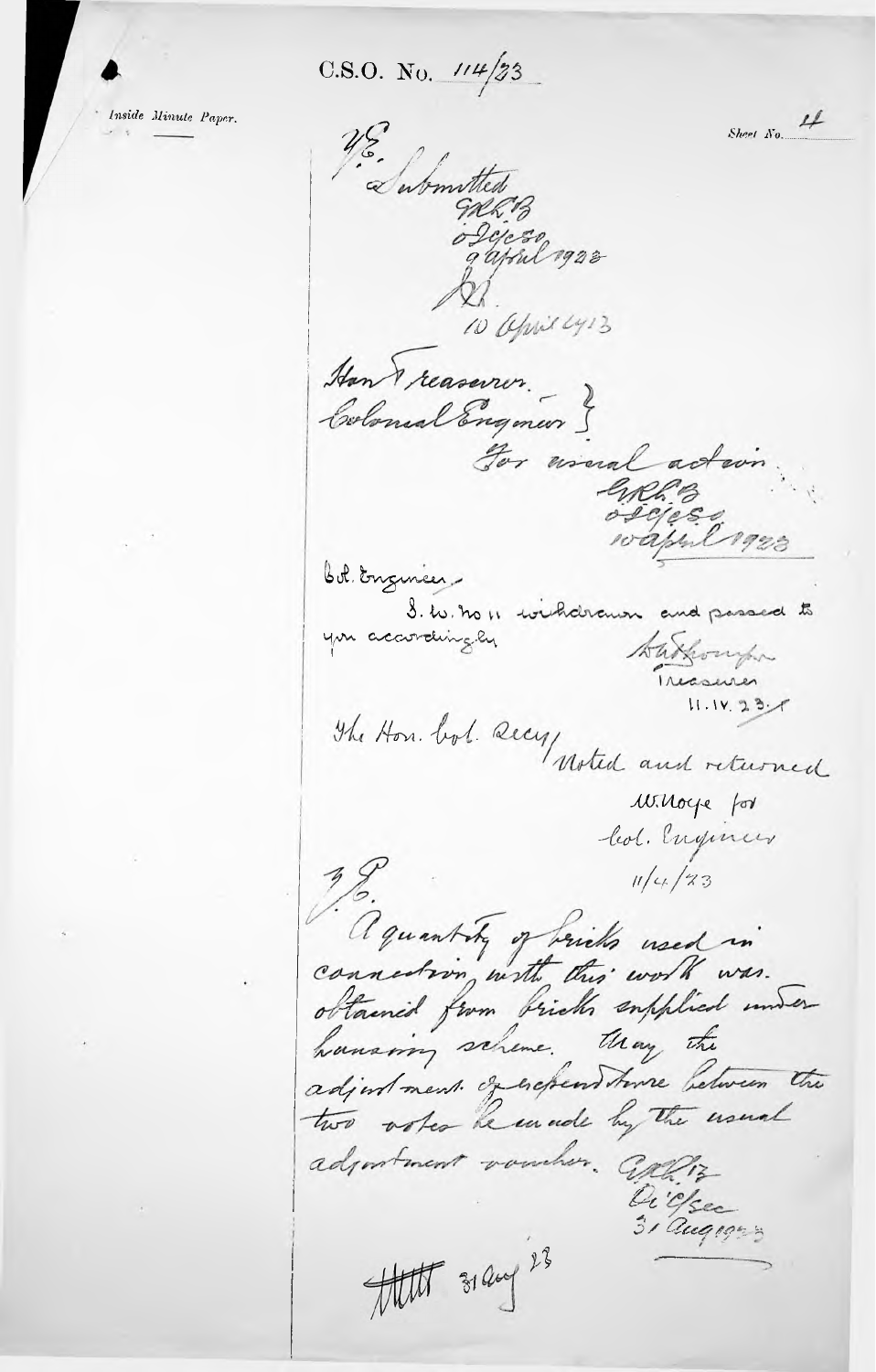$\left(\overline{U}\right)$ Hou bol Secretary room attached to the Police Station. I beg to request that this room be difited devided in two, so as to anable me to have an office for myself and<br>a reading room for the Police your Obedient Surant  $6/2/23$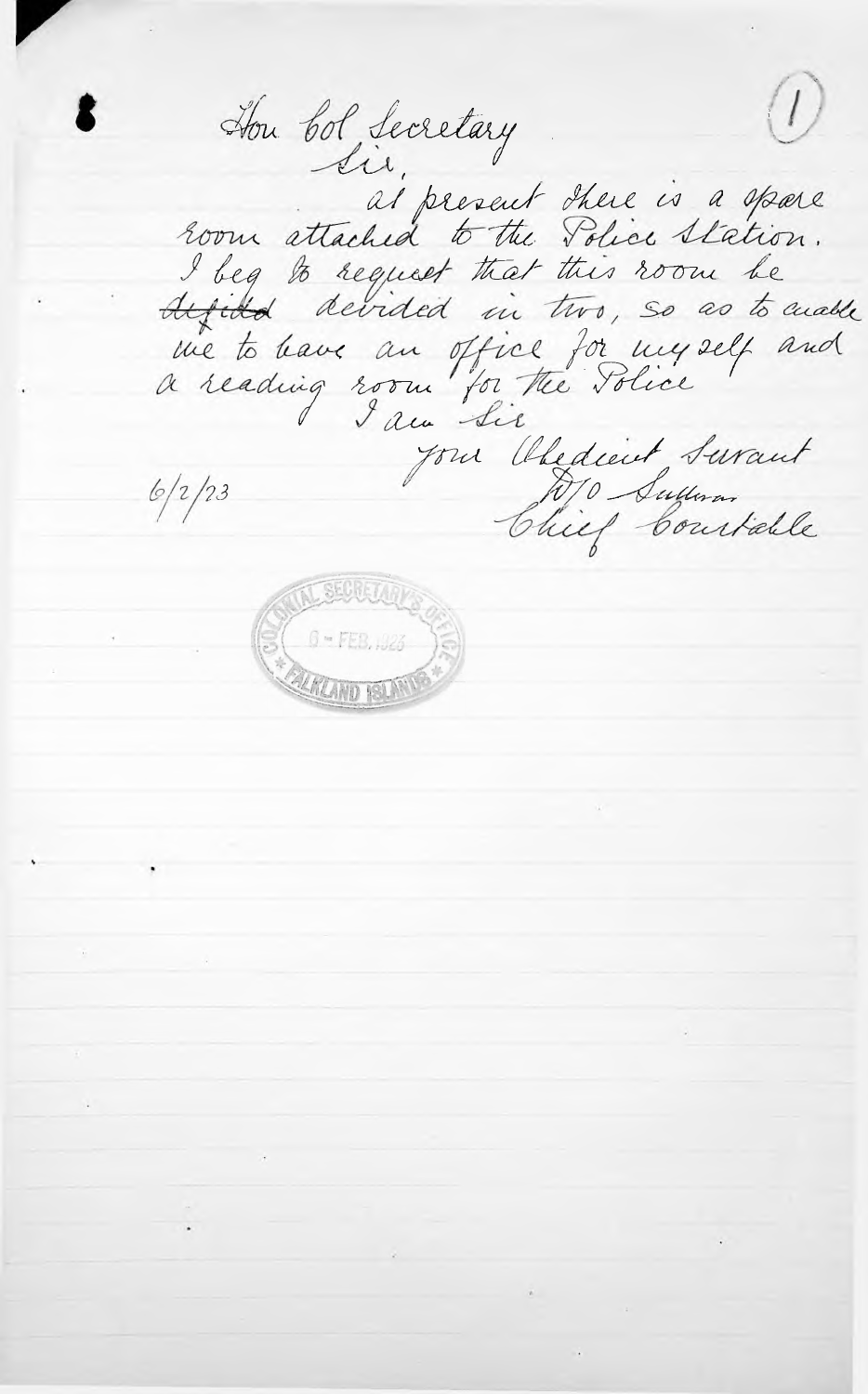The Hon. Col. Secy.,

 $(0.5.114/23)$   $(2)$ 

<sup>1</sup> have inspected the east room at the Police Station and would suggest the following alterations etc.

At present the bier is housed in the east end of room and should it be decided to convert this room into an office for the Chief Constable and reading room for the Constables the bier would have to be housed elsewhere. I would suggest that it be placed in the Waiting Room at the Public Jetty. I am informed that this room is rarely used and , further , no alterations etc. would be required to accommodate the bier .  $(T)$ 

 $(2)$  The east room is approximately 20' long and it is wall, so forming on the one side an office with floor space floor ap<sub>a</sub>,ce of  $I2' \times I2'$ . In the centre of partition a double flue chimney to be built for stoves. The present door-way in the N.E. corner of room to be made up and a door placed in the east wall to give entrance to the office. Alteration to be made to the entrance to the reading room by setting back the door opposite the main entrance to the Guard-room about 3'. This will allow the entrance to the reading room to be from the Guard room instead of having to pass through the store-room. of about 7'6"x 12' and on the other a Reading Room with suggested to erect a partition about  $7'$  6" from the east

(3) Work required; lining af east wall, making up existing  $\cup$ doorway, fitting new door, erecting partition, building chimney , painting and decorating , making and fixing fittings for Office and Reading Room.

Suggested fittings etc. for Office.

<sup>1</sup> built-in cupboard , about 8' long , with shelves. 2 chairs.<br>I lamp. I lamp . writing table, with drawer. Floor covering and door-mat.

Suggested fittings etc. for Reading Room.

I table . <sup>1</sup> drop-leaf writing table .

<sup>6</sup> mess cupboards , about I8"x I8"x 12" , in one nest . 2 chairs . One easy chair . I hanging lamp.

suggest that one ship's washstand be supplied . The Ohief Constable wishes to have a wash-stand *fitted* <sup>&</sup>lt; in the small room to the north of the Guard room. I would

(4) The estimated cost for material and labour for the above work id £I<sup>7</sup>0.

 $\mathfrak{F}$  $\omega_i$ A

/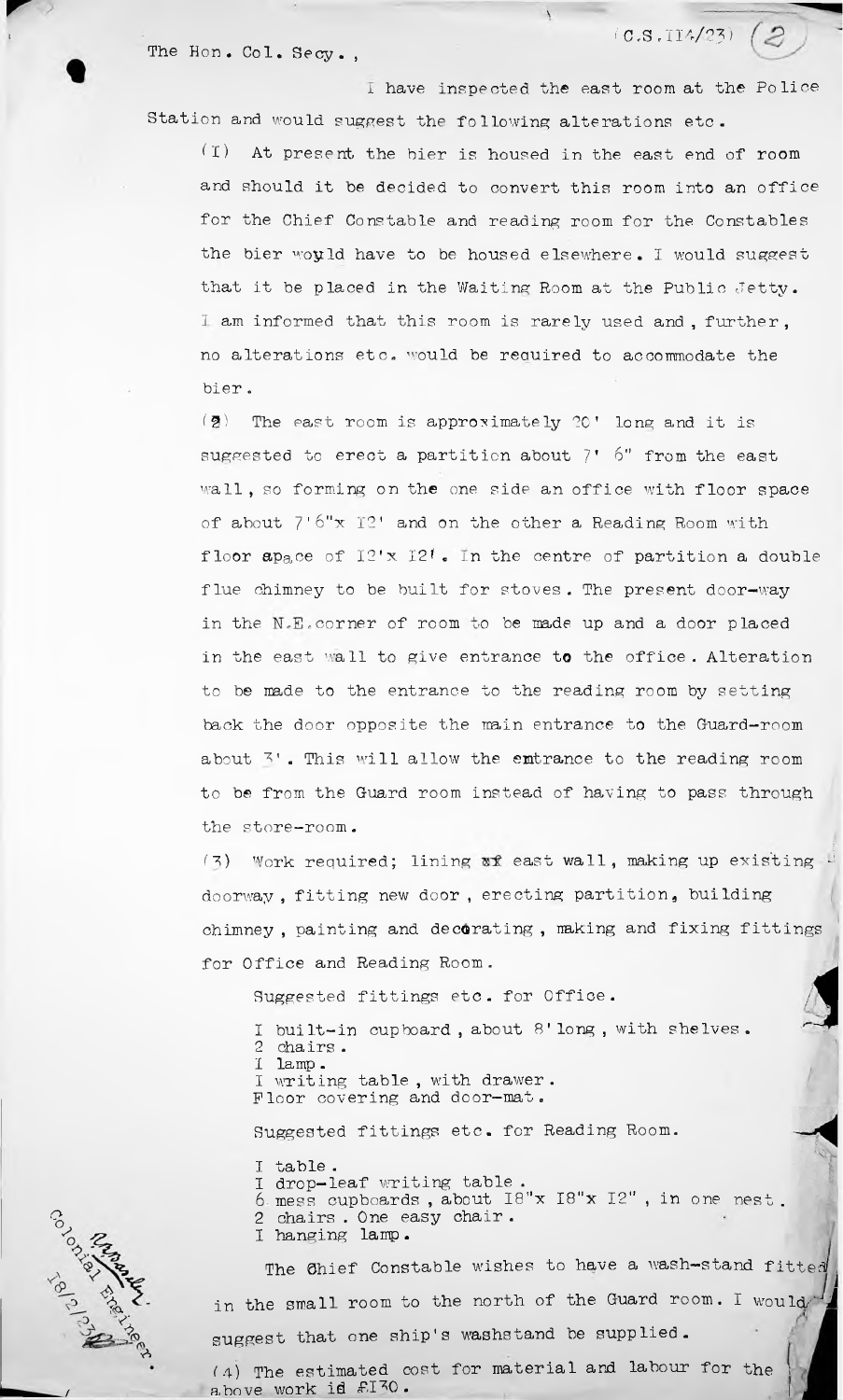PUBLIC WORKS ............Department.

Date... 9th. epril. 1923.

Head of Department. Colon al Enginwer.

 $\cdots$ 

130

THE HONOURABLE COLONIAL SECRETARY. I have the honour to apply for a Special Warrant for  $\text{\textsterling}30$ ........ on Head. XVIII.. (a).... Subhead. 15................. The present state of the Vote is as follows :- $\mathbf f$ Amount provided in Estimates .................  $\sim$ Special Warrant already issued No. .............  $\frac{1}{22}$  . The summarized  $\overline{\mathbf{H}}$  $\ddot{\phantom{1}}$  $11<sup>1</sup>$ Actual Expenditure to date ......................  $\cdots$ Outstanding Liabilities incurred..................  $\ddotsc$ 

Balance remaining on vote.........................

Estimated Expenditure to 31st December......

HMh CA 114/23 Comments of) Treasurer.

**EXPLANATIONS.** 

(If general authority has been given for the Expenditure the number of the Minute Paper and the Secretary of State's despatch, if any, should be quoted).

To cover cost of alterations to Police Station in connection with provision of Office for Chief Constable and a Reading Room for Vide  $C.S. II4/23.$ Constables.

Broadly.

Colonial Engineer.

 $T_{\Omega}$ 

C.S. Form 1.